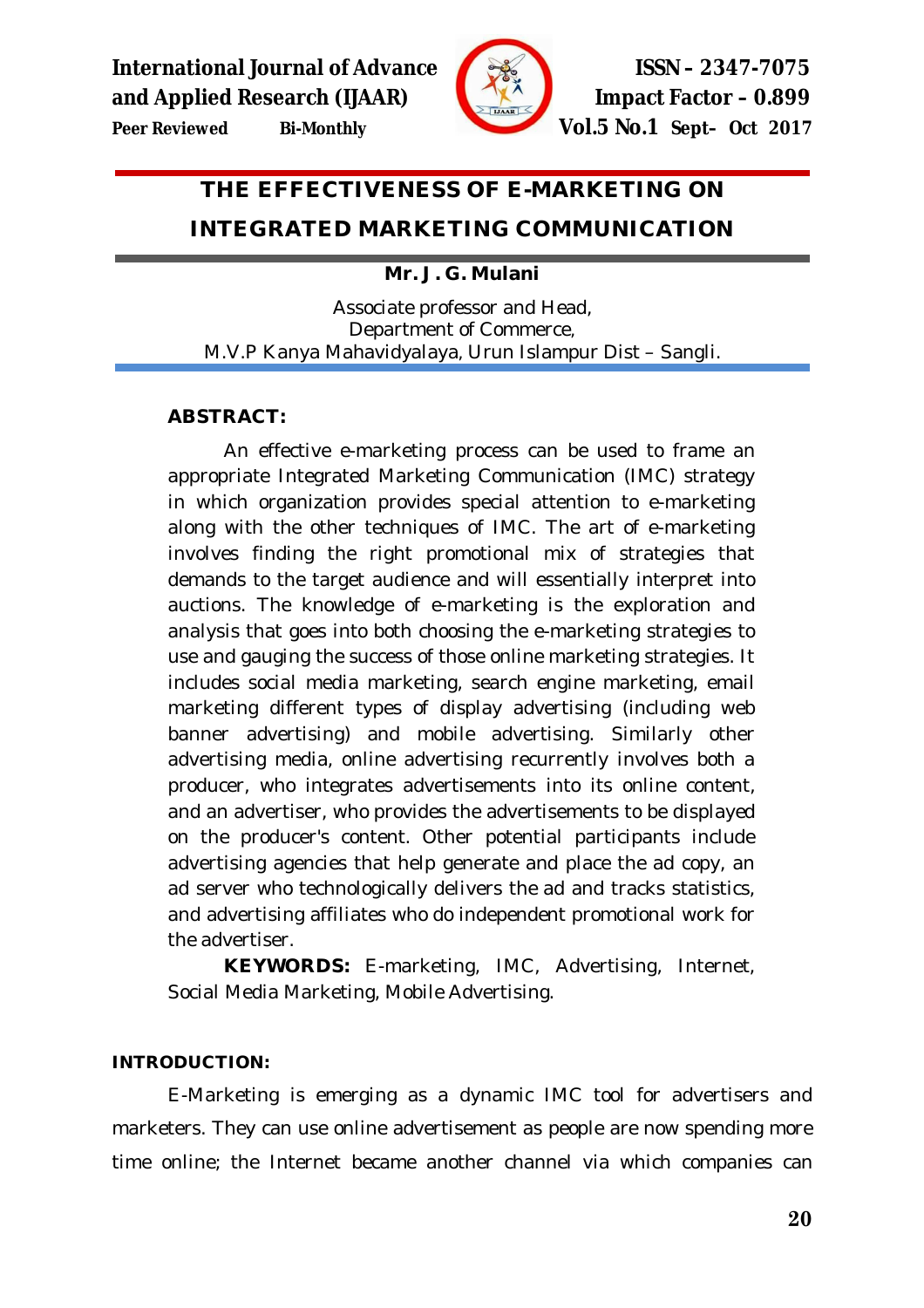market their offerings successfully. In the last few years or a decade, there has been a significant growth in the number of internet users and the awareness towards the World Wide Web has increased in India. The various prospects that IMC presents have been recognized and implemented in making strategies to include internet, e-commerce and e-business in their scheme of things. The awareness and interest in the web related activities have been fuelled by some factors, those are:

- Easy Access to the Internet.
- Reduction in the cost of procuring an internet connection.
- Reduction in the cost of Personal Computers.
- Reduction in the cost of web site hosting.
- Availability of tools that support the web site hosting effort.

The number of portals offering e-commerce facilities has also gone up. The portals have also launched massive marketing campaigns for their portals invariably spreading awareness towards the concept and the facilities offered by e-commerce. Thus, there has been a rapid increase in the number of internet users in India.

# **OBJECTIVES:**

- 1. To understand the concept of Integrated Marketing Communication.
- 2. To understand the importance of E- marketing in current changing market scenario.

# **RESEARCH METHODOLOGY:**

Pilot survey and Descriptive research design is being used for the study .Further for studies both primary and secondary data were taken into account. Secondary data provides essential academic information to the study which is collected either from published or unpublished sources. Information related to IMC, e-marketing & its consequence etc. was gathered through various secondary sources such as research journals, reference books, business magazines and websites. Primary data is collected under Survey method using questionnaire as the main research instrument. Since "Customer's inclination

#### *Dr. J. G. Mulani*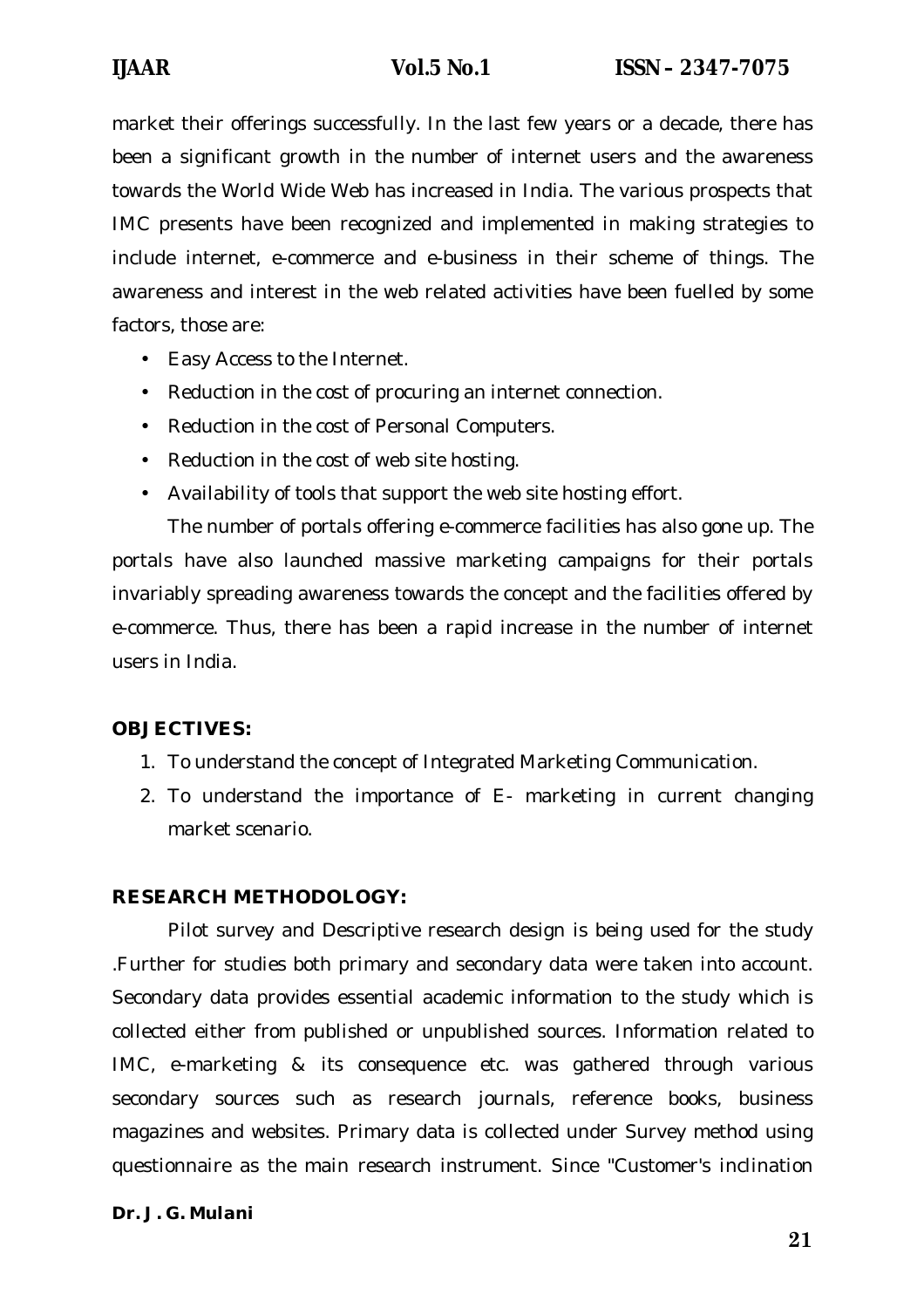towards E- marketing" is the main emphasis of the study, closed ended questionnaire and structured questionnaire has been prepared for customers only.

### **REVIEW OF LITERATURE:**

IMC does involve a process/plan aimed at providing consistency and impact through integration of communication via different mediums (Larich & Lynagh, 2009). Media has undergone an extensive phase of development in the last ten years. Marketers were previously focusing on promoting their product/service through traditional mediums like TV, Radio, Newspapers, however, now the future of marketers appears to be digital as technology has become an important part of daily lives (Pall & McGrath, 2009). Mohan Nair (2011) takes social media and technology that cannot be underestimated in its impact to an organization marketing communication, choice as to when to engage, how to manage and measure, and whether to lead or to follow is complex but not an impossible task.

Different marketing tools and techniques are mass-media advertising remains a prominent promotional tool for marketing. This includes paid messages designed and presented through television networks, radio stations, newspapers and magazines. Additionally, companies use support media in ongoing campaigns, such as billboards, directories, buses, aerial and point-ofpurchase displays. Local radio and newspapers tend to be most affordable for smaller companies. Most important Internet (the contemporary tool of Emarketing), is important to understand the relationship between digital communication and traditional communication in the old media; for example, TV, radio, newspapers, magazines and billboard ads, the communication model was and is one-to-many compared to one-to-one or many-to many communication models in digital media like blogs, social networks, wikis and other social media.

#### **BENEFITS:**

- IMC helps to create Top of Mind awareness with the aid of various marketing tools.
- IMC generates responsiveness, but, arouses the buying decisions as well.

#### *Dr. J. G. Mulani*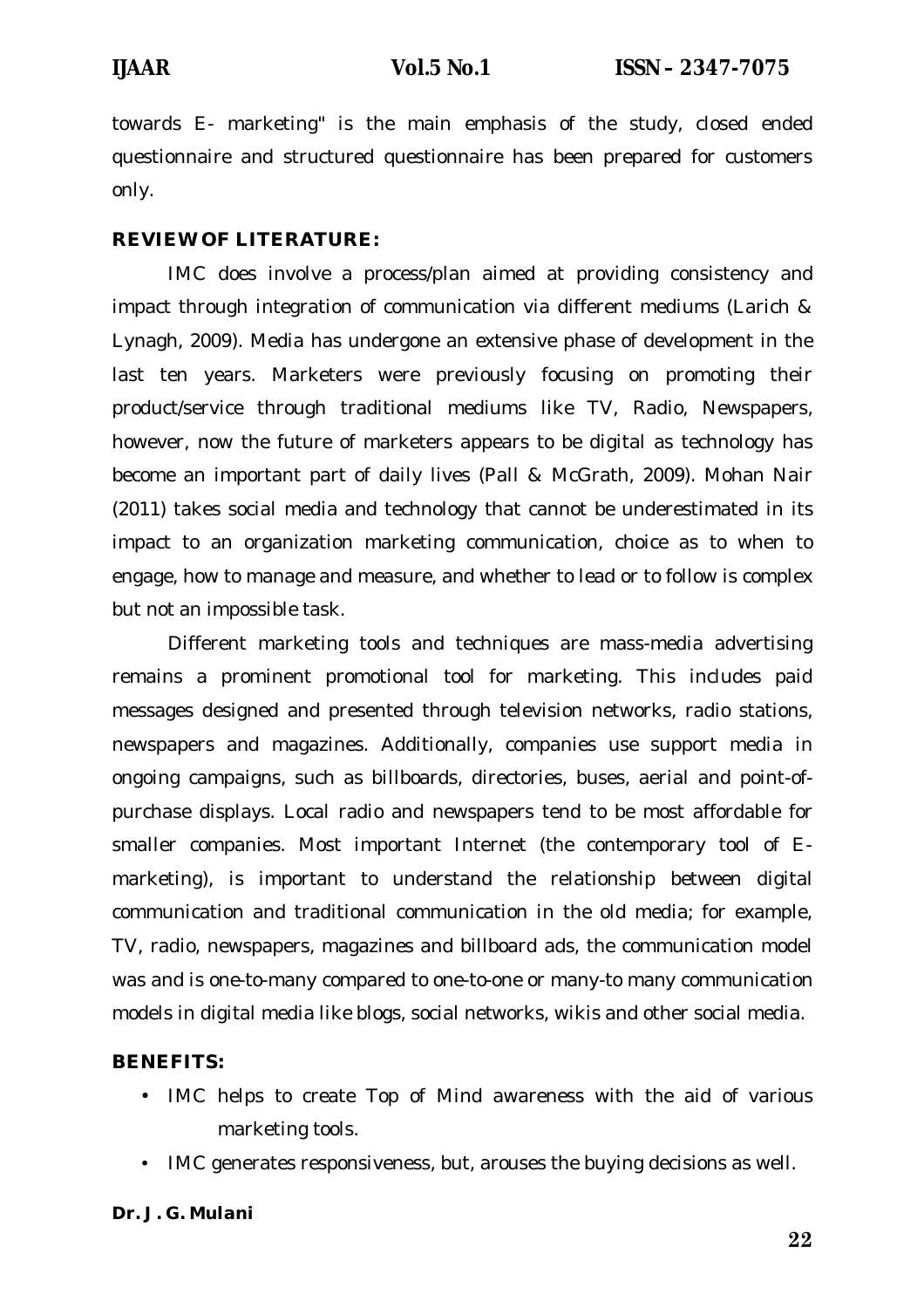- IMC convinces the consumers through different strategies by paid and unpaid promotional tools to buy the offerings provided by company or organisations.
- IMC helps to develop brand loyalty which outcomes in re-buying and gaining Trust worthiness of product qualities and as a result they suggest others first time buyers to purchase the product of that brand.
- By using various techniques of promotion, IMC may help expanding the market from local to regional, regional to national, national to international.
- Different marketing tools may be aggressively used to block the competitor's marketing efforts.

# **LIMITATIONS:**

Online marketing has outsold traditional advertising in recent years and continues to be a high-growth industry.

- Online Promotion is not allowed as the cost of hardware
- Software, wed site design, online distribution costs, preservation of the concerned website and yes time, all should be issued into the rendering expenses of offering sand service.
- So many scams on the internet.
- Timing of updates is critical so it's easy to have out-of-datedata online.
- Fear of website's security.
- The majority of online markets lack inquiry response programs and customer service.

Consumers do require detailed information about the brand so as to evaluate its strengths & weaknesses; this ample amount of information then saves their time by allowing them to make the purchase decision quickly. The internet is truly advantageous through which they can serve their various purposes mainly social networking, online shopping & media sharing (photo, music, video). This efficacy of internet has intensified their tendency of being online.